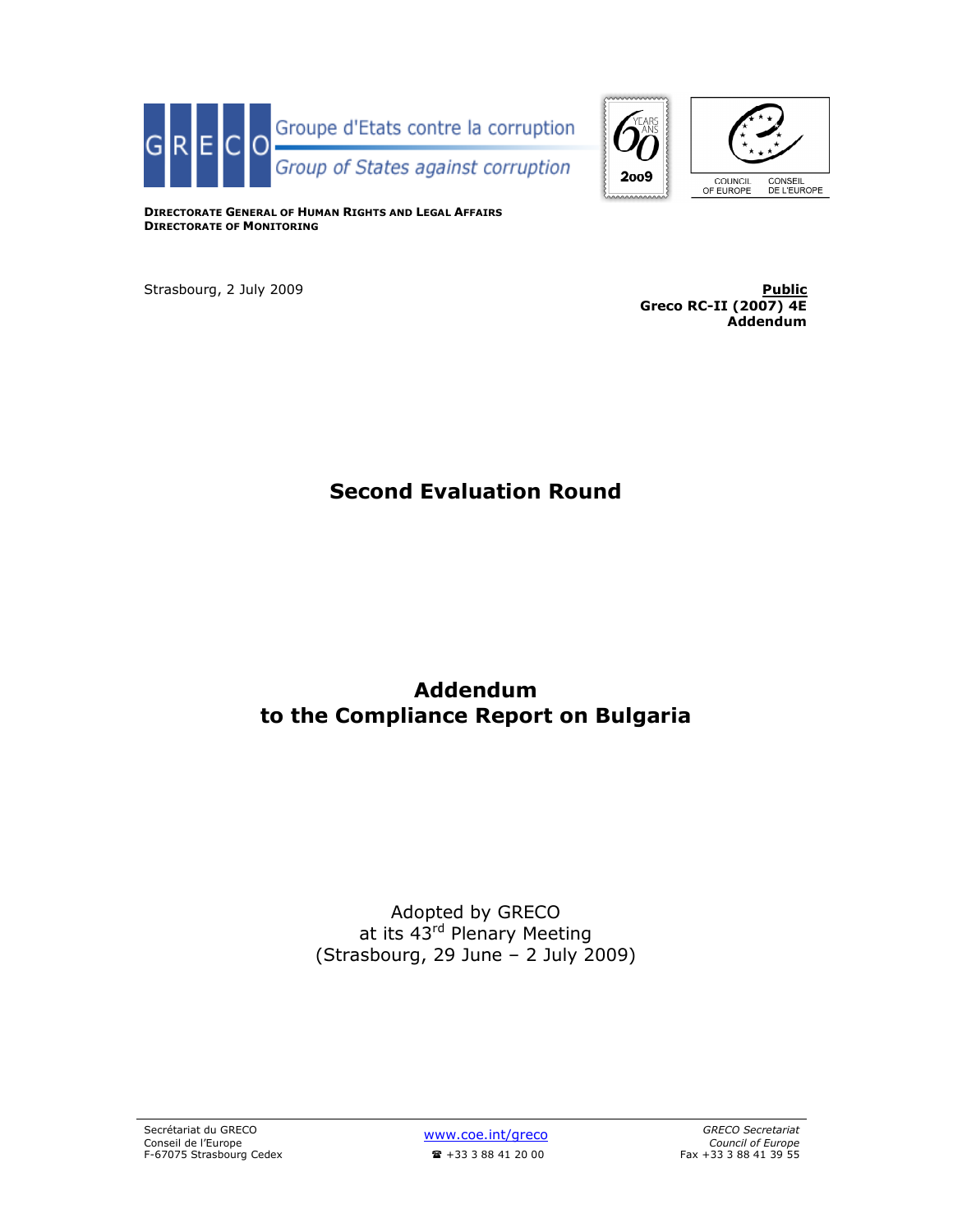## I. INTRODUCTION

- 1. GRECO adopted the Second Round Evaluation Report on Bulgaria at its 24<sup>th</sup> Plenary Meeting (1st July 2005). This report (Greco Eval II Rep (2004) 13E) was made public by GRECO, following authorisation by the authorities of Bulgaria, on 17 October 2005.
- 2. Bulgaria submitted the Situation Report required under the GRECO compliance procedure on 13 April 2007. On the basis of this report, and after a plenary debate, GRECO adopted the Second Round Compliance Report (RC Report) on Bulgaria at its 33<sup>rd</sup> Plenary Meeting (1 June 2007). This last report was made public on 19 June 2007. The Compliance Report (Greco RC-II (2007) 4E) concluded that recommendations i, v, vii, x and xi had been implemented satisfactorily and recommendations ii and iv had been dealt with in a satisfactory manner. Recommendations iii, viii and ix had been partly implemented and recommendation vi had not been implemented; GRECO requested additional information on their implementation. This information was provided on 28 November 2008.
- 3. The purpose of this Addendum to the Second Round Compliance Report is, in accordance with Rule 31, paragraph 9.1 of GRECO's Rules of Procedure, to appraise the implementation of recommendations iii, vi, viii and ix in the light of the additional information referred to in paragraph 2.

## II. ANALYSIS

## Recommendation iii.

- 4. GRECO recommended to analyse the practical application of the provisions on forfeiture of proceeds of crime with a view to its enhancement and to focus attention on forfeiture as an integral and equally important part of the criminal procedure.
- 5. GRECO recalls that in the Second Round Compliance Report on Bulgaria note was taken, inter alia, of an analysis of sentences and sanctions imposed from 1989 to 2003 for bribery offences, prepared in 2006 by the Criminological Research Council at the Ministry of Justice. However, as no further information on the outcomes, conclusions and/or possible recommendations deriving from this analysis had been submitted, GRECO concluded that the recommendation iii had only been partly implemented.
- 6. The Bulgarian authorities now submit statistical data on the practical application of forfeiture under article 53 of the Criminal Code (in 2007, this tool had been applied with respect to 89 persons convicted for corruption and financial crimes). Furthermore, they indicate that the "Commission for Establishing Property Acquired from Criminal Activity" analysed 10 forfeiture procedures under the Law on Forfeiture of Proceeds of Crime initiated against 10 persons who had committed bribery offences (articles 301-306 of the Criminal Code) during the period 2006 to 2008, and that on this basis the Commission prepared, in 2008, proposals for amendments to the Law on Forfeiture of Proceeds of Crime aimed at decreasing the amount defining the term "assets of substantial value" and at including other corruption offences in the scope of the law (articles 282 and 283 of the Criminal Code, i.e. abuse of official duty). The authorities add that at the beginning of 2008, the offences of misuse of European funds (article 254b of the Criminal Code) and documentary fraud affecting the State budget (article 256 of the Criminal Code) were included in the scope of the Law on Forfeiture of Proceeds of Crime.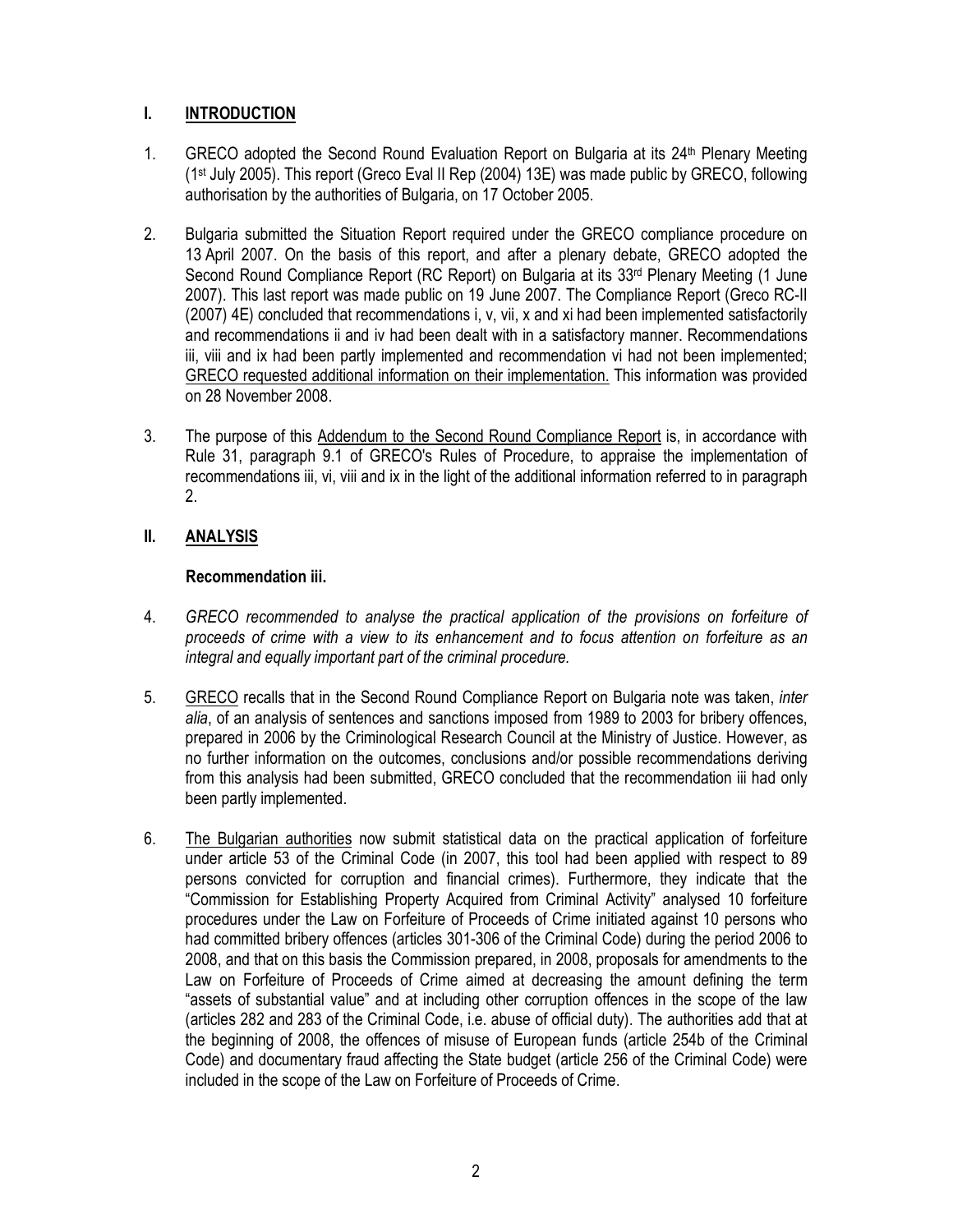- 7. GRECO takes note of the statistics on the application of forfeiture of proceeds of crime and of the reported analysis of a number of forfeiture procedures by the "Commission for Establishing Property Acquired from Criminal Activity" which has led to proposals for several amendments to the Law on Forfeiture of Proceeds of Crime. GRECO encourages the authorities to take due account of these proposals in order to enhance the practical application of the forfeiture regulations.
- 8. GRECO concludes that recommendation iii has been implemented satisfactorily.

#### Recommendation vi.

- 9. GRECO recommended to introduce clear rules/guidelines for situations where civil servants move to the private sector, in order to avoid situations of conflicting interests.
- 10. GRECO concluded in the Compliance Report that the recommendation had not been implemented because rules or guidelines for situations where civil servants move to the private sector were yet to be introduced.
- 11. The authorities now indicate that rules for situations where civil servants move to the private sector were introduced by Chapter Five ("Restrictions after the Public Office") of the Law on Prevention and Disclosure of Conflict of Interest, which was adopted on 16 October 2008, published in the State Gazette No. 94 of 31 October 2008 and entered into force on 1 January 2009. They specify that under article 21, paragraph 1 of this law "any public official (with the exception of the President, members of Parliament, the Ombudsman and his/her deputies, members of the Court of Auditors and magistrates) shall not have the right, within one year after leaving office, to conclude employment contracts or other contracts with any commercial entity or co-operatives in respect of which s/he has performed any actions of management or control or has concluded any contracts therewith during the last year of execution of the official powers or duties thereof, nor to be a partner, to hold interests or shares, to be a managing director or member of a management or supervisory body of any such commercial entity or co-operatives." Pursuant to article 21, paragraph 2, these limitations also apply to any commercial entity having close links with the above-mentioned entities. Furthermore, under article 22, paragraph 1 of the same law, "the public official who, in the last year of execution of the official powers or duties, has participated in any public procurement procedures or any procedure related to the provision of resources from funds belonging to the European Union or made available by the European Union to the Bulgarian State, shall not have the right, within one year after leaving office, to participate or to represent any natural or legal person in any such procedures before the institution wherein s/he held office." Pursuant to article 22, paragraph 2, this restriction also applies to any legal person wherein the person referred to in article 22, paragraph 1, after leaving office, has become a partner, holds interests, or is a managing director or member of a management or supervisory body.
- 12. GRECO takes note of the information provided and welcomes the introduction of statutory rules for situations where civil servants move to the private sector, in the framework of the new Law on Prevention and Disclosure of Conflict of Interest.
- 13. GRECO concludes that recommendation vi has been implemented satisfactorily.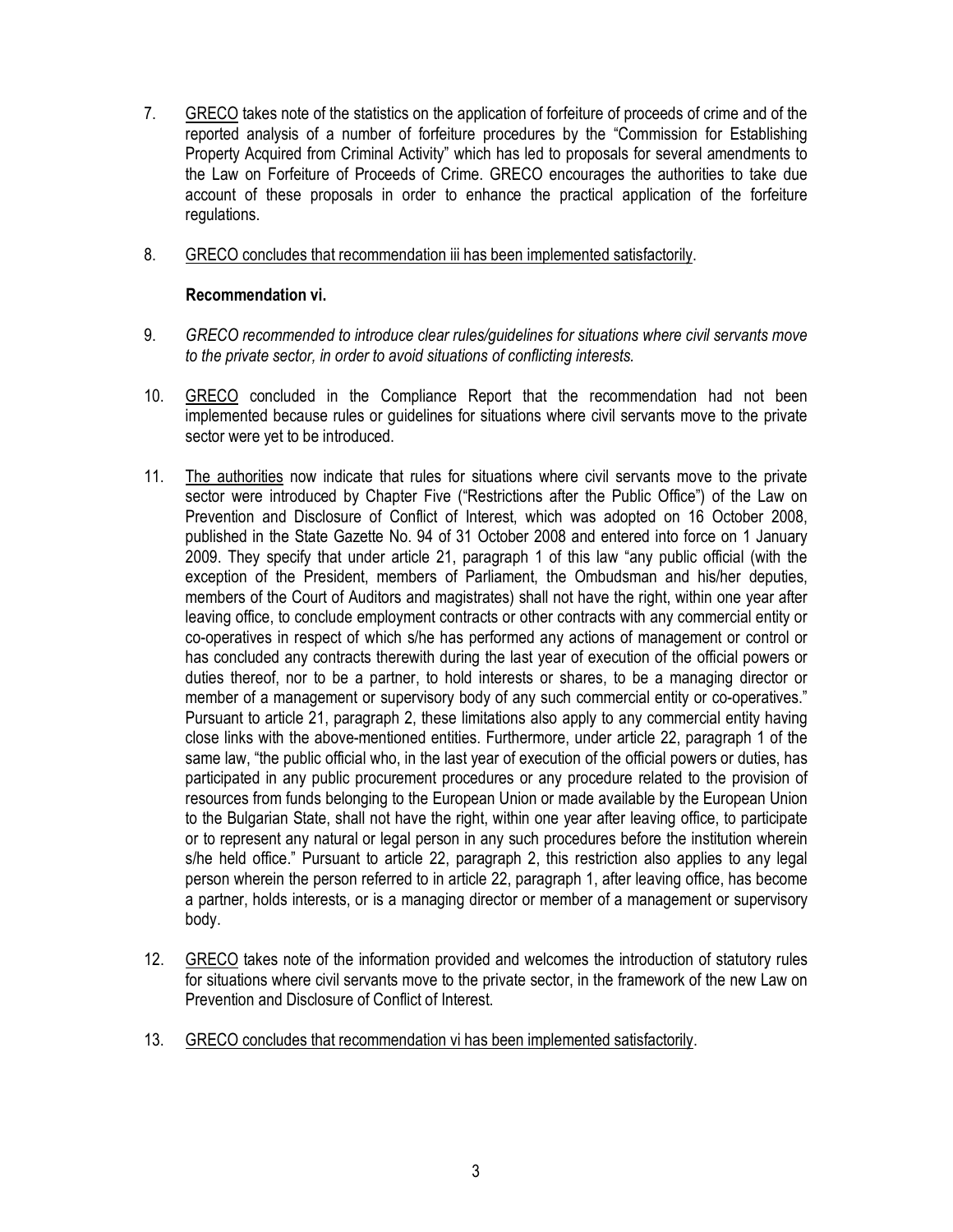#### Recommendation viii.

- 14. GRECO recommended to establish an adequate system of protection for those who, in good faith, report suspicions of corruption within the public administration, as well as to introduce training for public officials to report such suspicions.
- 15. GRECO recalls that in the Compliance Report it took note of the introduction, by the 2006 Administrative Procedure Code, of the rule that no one may be prosecuted or mistreated for reporting suspicions of corruption, but it considered that the introduction of such a provision fell short of the establishment of an actual whistleblower protection system and that no training on reporting requirements had been reported. Therefore, GRECO concluded that the recommendation had only been partly implemented.
- 16. The authorities now report, with regard to the first part of the recommendation, that rules for the protection of whistleblowers were introduced by Chapter Seven of the above-mentioned Law on Prevention and Disclosure of Conflict of Interest of 16 October 2008 (see paragraph 11 above). Under article 32 of this law, those who report suspicions of corruption within the public administration may not be persecuted solely for this reason and the persons assigned to examine such reports are obliged not to disclose the identity of the whistleblower; not to make public any facts and data that have come to their knowledge in connection with the examination of the report; and to safeguard the written documents entrusted thereto from unauthorised access of third parties. Furthermore, these persons have to propose to the competent administrative heads concrete measures to preserve the dignity of the whistleblower, including measures to prevent any actions whereby the whistleblower would be subject to mental or physical harassment. Finally, a person who has been discharged, persecuted or in respect of whom any actions leading to mental or physical harassment have been taken because s/he submitted a report, is entitled to compensation of the damages incurred following relevant court procedure.
- 17. As regards the second part of the recommendation, the authorities report on several training activities organised by the Ministry of State Administration and Administrative Reform, in particular training in the framework of the project "The efficient control – a guarantee for a 'smart', competent and professional administration" on the topic of conflicts of interest and corruption, which also covered the legal basis, practical aspects and the procedure for reporting suspicions of corruption by public officials (such training was provided to 790 experts and inspectors of the State administration in September 2008 and to a further 300 public officials in the first half of 2009); and training aiming to effectively implement the new Law on Prevention and Disclosure of Conflict of Interest and to encourage public officials to report suspicions of corruption, as part of the Ministry's annual training curriculum (such training was provided to 106 public officials in the first half of 2009 and it is planned to continue it until the end of the year).
- 18. GRECO acknowledges the reported introduction of rules for the protection of whistleblowers, in the framework of the new Law on Prevention and Disclosure of Conflict of Interest, as well as the reported organisation of training for public officials regarding their reporting duties.
- 19. GRECO concludes that recommendation viii has been implemented satisfactorily.